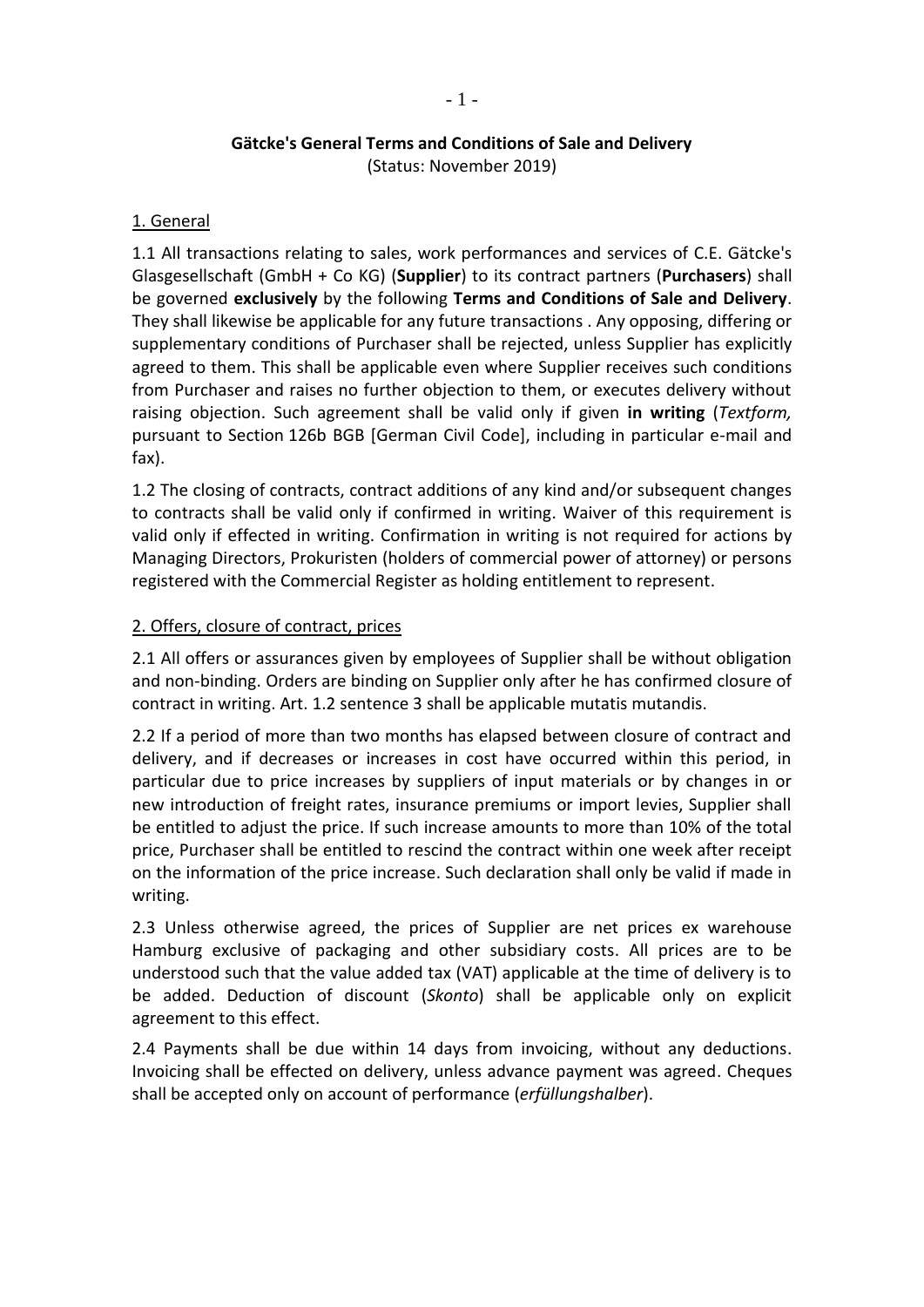### 3. Delivery and delay in delivery

3.1 There shall be no fixed delivery dates for Supplier, such as would make a reminder pursuant to Section 286 para. 2 No. 1 or 2 BGB dispensable.

3.2 Purchaser shall be entitled to withdraw from the contract (*Rücktritt)* or to claim damages instead of performance (*Schadensersatz statt der Leistung*) only if he after or at the time of the occurrence a formal state of delayed delivery (*Verzug*) has set a reasonable subsequent period for delivery (*Nachfrist*) and Supplier fails to deliver within the subsequent period for reasons for which he is responsible. Such period shall be 14 days or, in the case of customised manufacture, at least 4 weeks. The setting of the subsequent period shall be valid only if effected in writing.

3.3 If goods necessary for fulfilment of the order are not received by Supplier himself in a correct and timely manner and in undamaged condition, he shall be released from the obligation for delivery of the goods ordered, provided that he had himself initiated receipt of such necessary goods with common care and within a period that is usually sufficient. Supplier will inform Purchaser without undue delay of the non availability and will reimburse any considerations already made by Purchaser without undue delay.

3.4 A right of withdrawal from contract available to Supplier or Purchaser shall as a rule be applicable only to the part of the contract not yet fulfilled. That does not apply if part deliveries already effected are of no interest for the party that is entitled to the right of withdrawal.

3.5 Supplier is entitled to make part delivery in the part quantities normally acceptable in the trade; Purchaser is required to pay for such part quantities.

3.6 A reference to quantities as "approximate" (*zirka* or *circa*) means that Supplier is permitted to deliver up to 10% more or 10% less.

3.7 Flat pallets or other transport and storage aids delivered with the goods remain property of Supplier. They are made available free of charge to Purchaser only for a period of three months from transfer of the goods, and shall be returned in proper condition at the end of said period. If said period is exceeded, Supplier shall be entitled to charge a usage fee of EUR 2.00 (plus VAT if applicable) per pallet for each month or part of a month. If Purchaser notifies the Supplier of a loss or impossibility of return of such pallets, the usage fees up to the time of such notification shall be payable. Further Purchaser is then required to pay the cost of purchase of equivalent new pallet(s) as compensation of damages.

3.8 The obligation to accept delivery or for call of part deliveries shall be considered a principal contractual obligation (*Hauptpflicht*).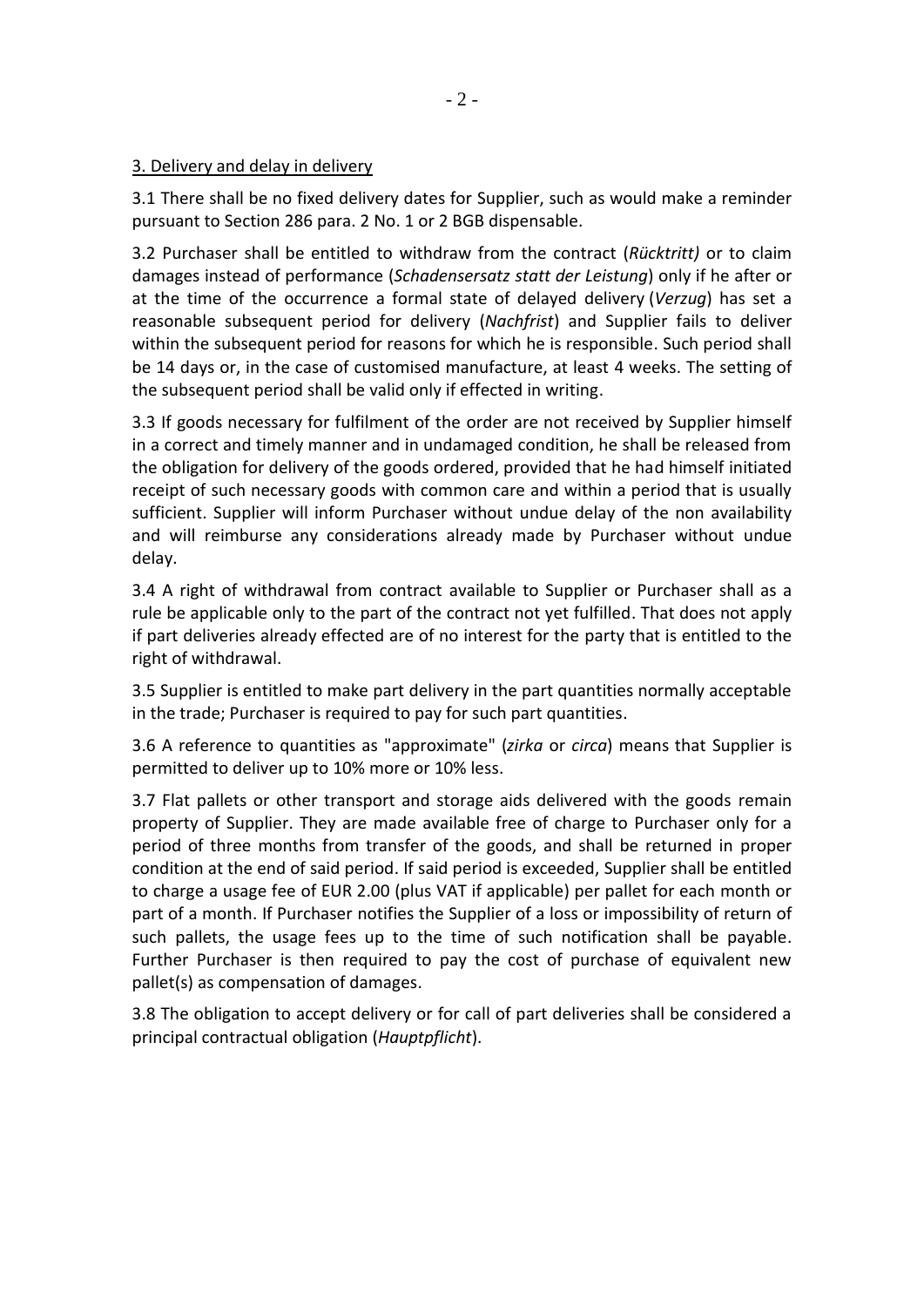#### 4.Delay in payment, offset

4.1 If Purchaser is in a state of formal delay in payment of all or a part of the due payments, Supplier shall be entitled after fruitless elapse of a reasonable period for payment set, to cancel all periods for payment granted or contractually agreed, or periods of grace for payment relating to the contractual relationship in which Purchaser has got into a formal status of delay, and to make such amounts immediately payable. This shall not apply if Purchaser proves that his delay in payment is due to reasons for which he is not responsible. If any further contracts exist with Purchaser, this right of cancellation and call for immediate payment also shall be applicable to all other contracts with Purchaser. The same shall apply to any acceptance of bills of exchange (*Wechselakzepte*) by Purchaser.

4.2 Purchaser shall not be entitled to offset claims against the claim of Supplier for payment of the purchase price or other claims from or relating to the contract, or to avail himself of a right of retention, unless his claim is recognised, undisputed or established by final judicial decision. He shall be entitled to exercise a right of retention only in so far as it relates to warranty claims arising from the same contractual relationship.

# 5. Reservation of title and assignment of receivables

5.1 The goods delivered shall remain the property of Supplier until Purchaser has fulfilled all obligations resulting from the business relationship, including obligations arising in the future (**goods subject to reservation of title**). For deliveries on open account, reservation of title shall serve to secure the receivables on balance of Supplier. Purchaser is obliged to take out reasonable insurance for goods subject to reservation of title at his own expense, for all usual risks, in particular fire and theft, and to provide proof of this on demand. In the event of recourse by third parties to goods subject to reservation of title, in particular in the event of order of attachment (*Pfändung*), Purchaser shall refer to the reservation of title for Supplier and shall notify supplier without undue delay. Purchaser shall reimburse Supplier for all steps necessary to avert such recourse.

5.2 Acquisition of title by Purchaser pursuant to Section 950 BGB is excluded. Any union, mixing, filling or any processing or treatment of the goods subject to reservation of title with other goods not belonging to Supplier shall only be effected by the Purchaser in the ordinary course of business and only on behalf of Supplier in such a way that Supplier acquires co-ownership (*Miteigentum*) of the new object in proportion equivalent to the invoice value of the goods subject to reservation of title (including VAT) related to the total selling value of the new object. The new object shall be regarded as goods subject to reservation of title as set out in the present provisions, and shall be stored (*verwahrt)* by Purchaser for Supplier. If Supplier does not already acquire respective co-ownership as provided above the Purchaser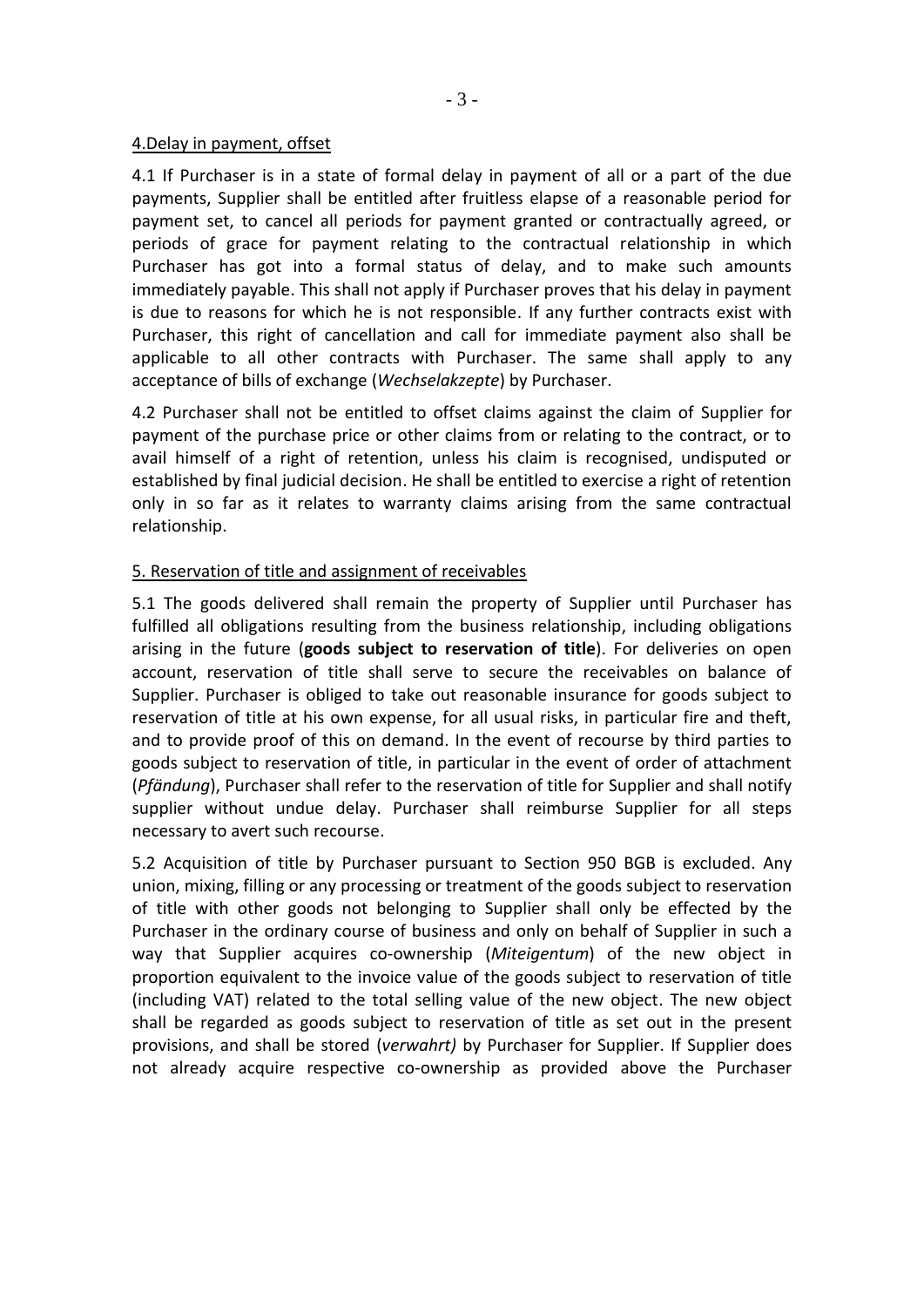transfers to Supplier here and now a share in such new object equivalent to the provisions above.

5.3 Purchaser is permitted to sell the goods subject to reservation of title only in the ordinary course of business and only as long as he is not in a formal status of delay. Purchaser assigns to Supplier here and now all and any receivables arising for him visà-vis third parties from further sale of the goods subject to reservation of title. Such assignment shall be effected on account of performance (*erfüllungshalber*). Such assignment also be applicable to all future receivables arising from onward sale of goods subject to reservation of title. If the goods subject to reservation of title are sold by Purchaser together with other goods not delivered by Supplier or in processed state, assignment of the receivable from onward sale shall be applicable only to the amount of the invoice value of the goods subject to reservation of title that were sold (including VAT). In the event of onward sale of new objects in which Supplier has acquired co-ownership, assignment of receivable shall be applicable to the amount of the co-ownership share. Assigned receivables can be used to the same extent to secure claims of Supplier as goods subject to reservation of title.

5.4 Purchaser shall be permitted to collect such assigned receivables himself, provided that he meets his payment obligations from the business relationship, does not get into a state of formal delay in payment, and that no insolvency application is filed with respect to Purchaser.

5.5 Supplier is entitled to revoke Purchaser's right for an onward sale of the goods and the collection of the assigned receivables if Purchaser's financial circumstances deteriorate or threaten to deteriorate materially or if a ground for insolvency (*Insolvenzgrund*) exists. Further rights remain unaffected.

5.6 If Supplier demands return of the goods subject to reservation of title this shall at the same time constitute withdrawal from the contract. In so far as Supplier can re-sell goods subject to reservation of title, the revenues resulting therefrom shall be offset against the liabilities of Purchaser. Supplier shall in all cases of withdrawal and return of goods remain entitled to claim damages.

5.7 Supplier undertakes that he will on request by Purchaser release securities to which he is entitled, selecting them at his own option, where the value which can be realised from them exceeds the total receivables by more than 10%.

### 6. Fulfilment, shipment, bearing of risk

6.1 The place of fulfilment for all obligations of Supplier shall be the company location of Supplier in Hamburg. The same shall also apply where Supplier has undertaken shipment of the goods, or where the terms of delivery are "charges prepaid by sender" (*franko)*.

6.2 The transport risk for the shipment shall be borne by Purchaser. This shall also apply in the event of terms of delivery "charges prepaid to named destination" (*franko*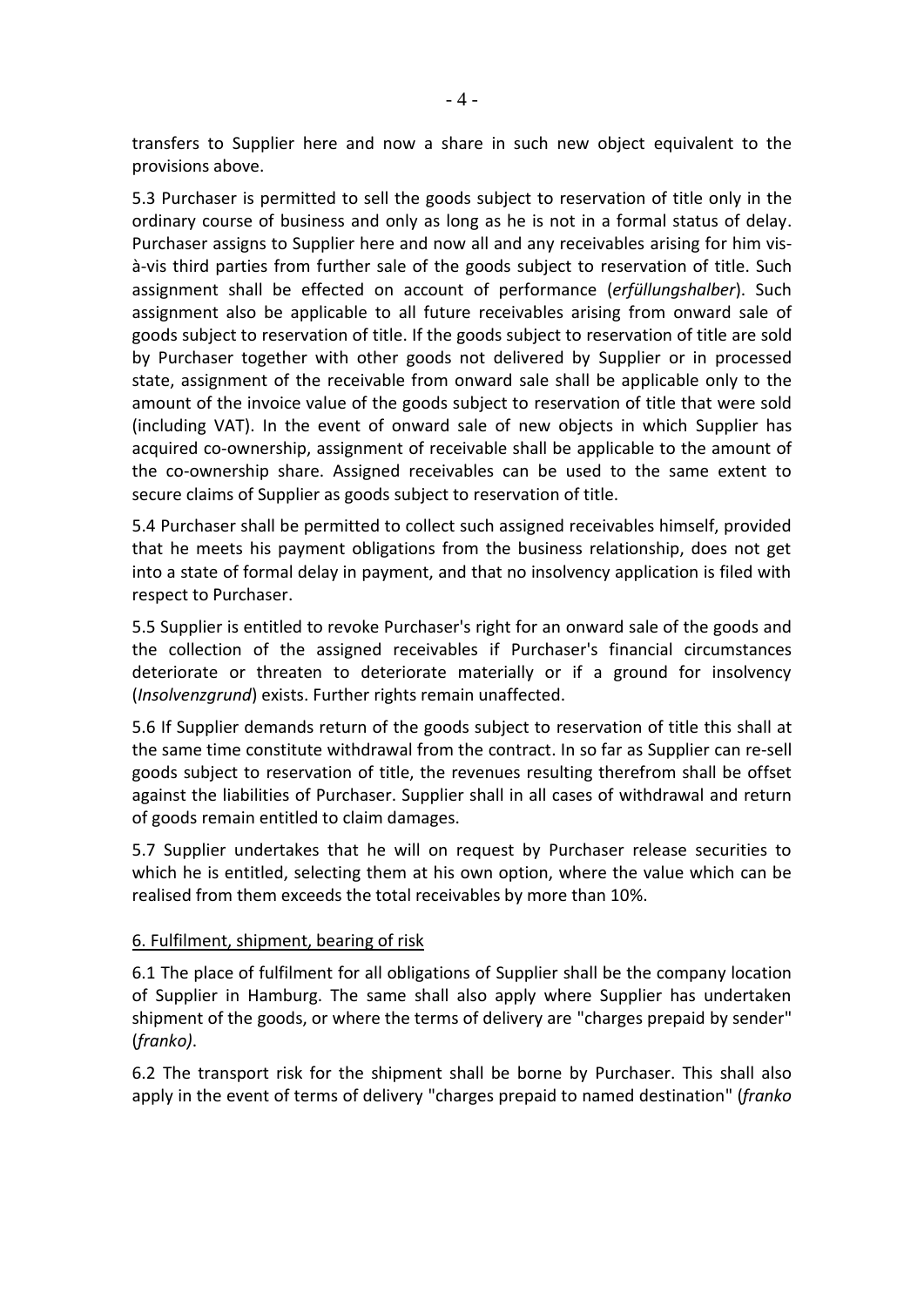*Bestimmungsort*) and on transportation of the goods by means of transport of the Supplier. Transport costs may be invoiced separately.

6.3 In the event of transport of goods with own means of transport, Supplier shall be responsible only for intent (*Vorsatz*) and gross negligence on the part of his employees, except in the event of physical injury, damage to health or loss of life. Apart from such cases, Purchaser shall still be obliged to make full payment.

# 7. Duty of inspection and raising of complaint, tolerances

7.1 Purchaser is obliged to inspect the goods immediately after delivery, at the latest without delay after unloading from the means of transport. In the event of defects, wrong deliveries or wrong quantities he shall raise complaint (*Mängelrüge*), giving details, without undue delay. Such complaint shall be valid only if made in writing. If the goods are shipped onward by Purchaser, inspection must nevertheless be carried out at the first destination. Purchaser shall thereby make use of experts if his own expertise is not sufficient.

7.2 The period for raising complaints in the event of non-conforming goods shall be three business days from delivery or release at the agreed place, where defects can be determined by proper commercial examination in the ordinary course of business, or three business days from their discovery where defects are initially not detectable (latent defects; *versteckte Mängel*).

7.3 On raising of a complaint, Purchaser must give Supplier the opportunity to examine such defect immediately, and for that purpose must inform him of the place where the goods are located and enable him to have access to the goods. If this obligation is infringed, or if the goods are previously processed, forwarded to a third party or modified, the goods shall be deemed to be approved in the case of defects which could be determined in advance. In the case of latent defects, the onus of proof is on the Purchaser to show that the goods were already in defective condition at the time of delivery.

7.4 The goods are deemed to be approved in the event of failure to comply with the duties set out in Arts. 7.1 to 7.3 and in the event of the complaint not being submitted in proper form and in due time, where defects can be detected by ordinary inspection. Unless otherwise provided in the present Terms and Conditions of Sale and Delivery, Section 377 HGB (German Code of Commercial Law) shall be applicable.

7.5 Supplier does not owe absolute conformity to and maintenance of colour shades, as it is not possible to determine in advance exactly how they will turn out. This shall not apply only in the event of sale in accordance with a specimen, on the basis of existing goods.

7.6 The agreements on the content of bottles delivered shall be understood as subject to the tolerances usual in the market.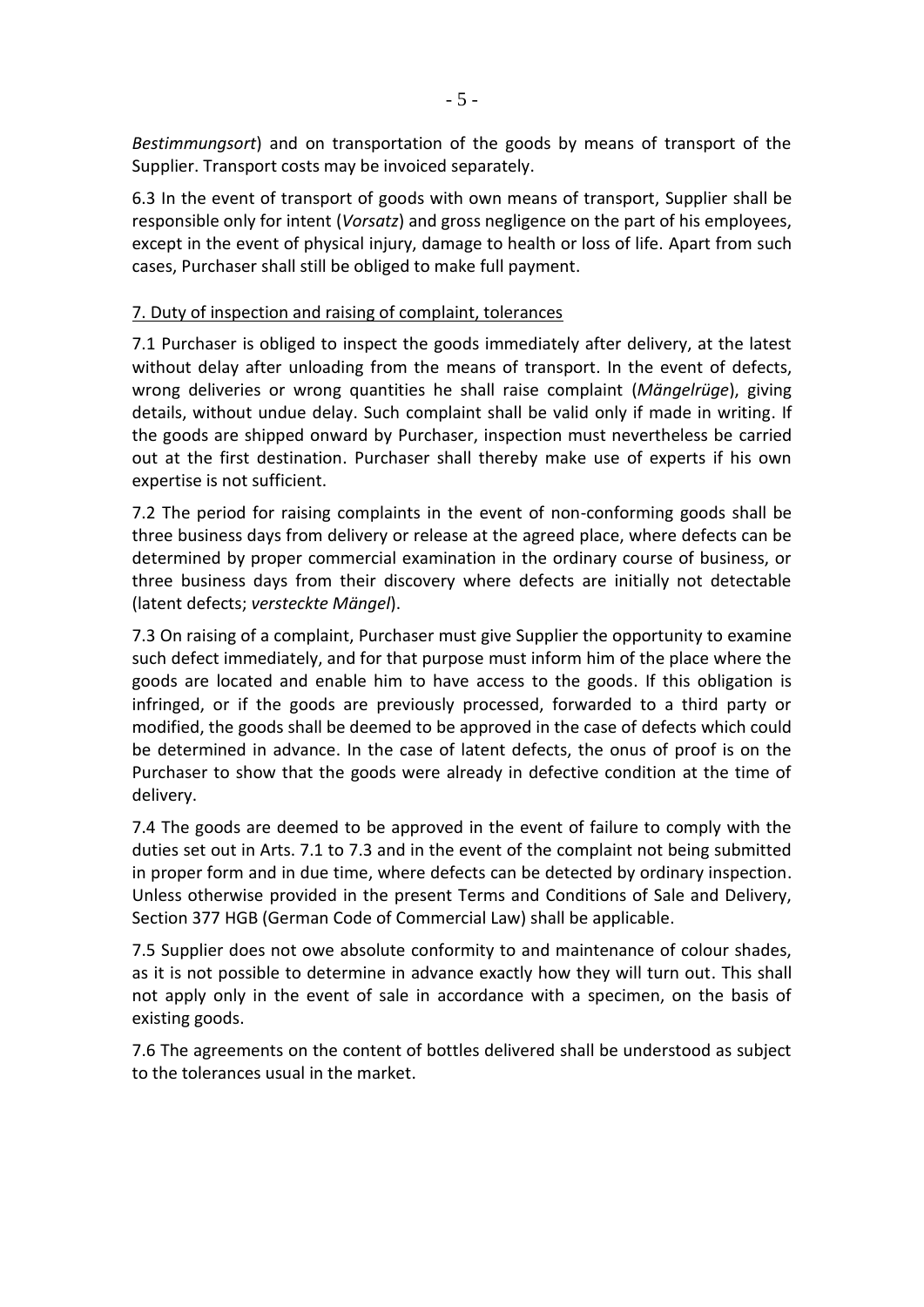# 8. Warranty

8.1 Where there is a defect in goods delivered, Supplier shall at his own option provide subsequent fulfilment (*Nacherfüllung*) in the form of remedying such defect, or shall supply goods free of defects. He shall be obliged to bear all expenditures necessary in order to remedy such defect, in particular transportation, travel and material costs, provided that these are not increased by the goods being taken to a place other than the place of fulfilment, unless relocation there is in accordance with the proper use of the goods.

8.2 If subsequent fulfilment is not effected within a reasonable period, which shall be at least 2 weeks, or if it is also unsuccessful at the second attempt, Purchaser shall be entitled at his own option to demand withdrawal from contract or reduction in purchase price.

8.3 Claims for damages shall be governed by Art. 9.

# 9. Damages

9.1 Supplier shall be liable without limitation in accordance with the statutory provisions for damage due to intent or gross negligence, including intent or gross negligence of any agents or persons employed for fulfilment of contract (*Erfüllungsgehilfen*). By way of deviation from the above, in the event of grossly negligent breach of contract by ordinary persons employed for fulfilment of contract (*einfache Erfüllungsgehilfen*), liability shall be limited to the damage which is foreseeable and typically occurs in such cases.

9.2 In the event of simple negligence (*einfache Fahrlässigkeit*), Supplier shall be liable if he infringes a principal contractual obligation (*wesentliche Vertragspflicht*). Principal contractual obligations are especially such obligations, the performance of which is a prerequisite for the achievement of the purpose pursued by Purchaser in execution of the Agreement and upon the performance of which Purchaser reasonably relied. Such liability is restricted to the foreseeable, typically occurring damage in such cases. In all other cases of simple negligence, liability of the Supplier is excluded. This shall not apply in the cases set out in Art. 9.3.

9.3 In accordance with the statutory regulations, Supplier is liable without limitation for damage resulting from loss of life or injury to physical integrity or health. The mandatory liability of Supplier under product liability law (*Produkthaftungsgesetz*) also remains unaffected. Liability limitations as set out in Arts. 9.1 and 9.2 do not apply to such cases.

9.4 Except where otherwise regulated above, compensation claims shall be excluded. The provisions of this article shall also apply to non-contractual compensation claims and in favour of the employees and other persons employed by Supplier in fulfilment of contract.